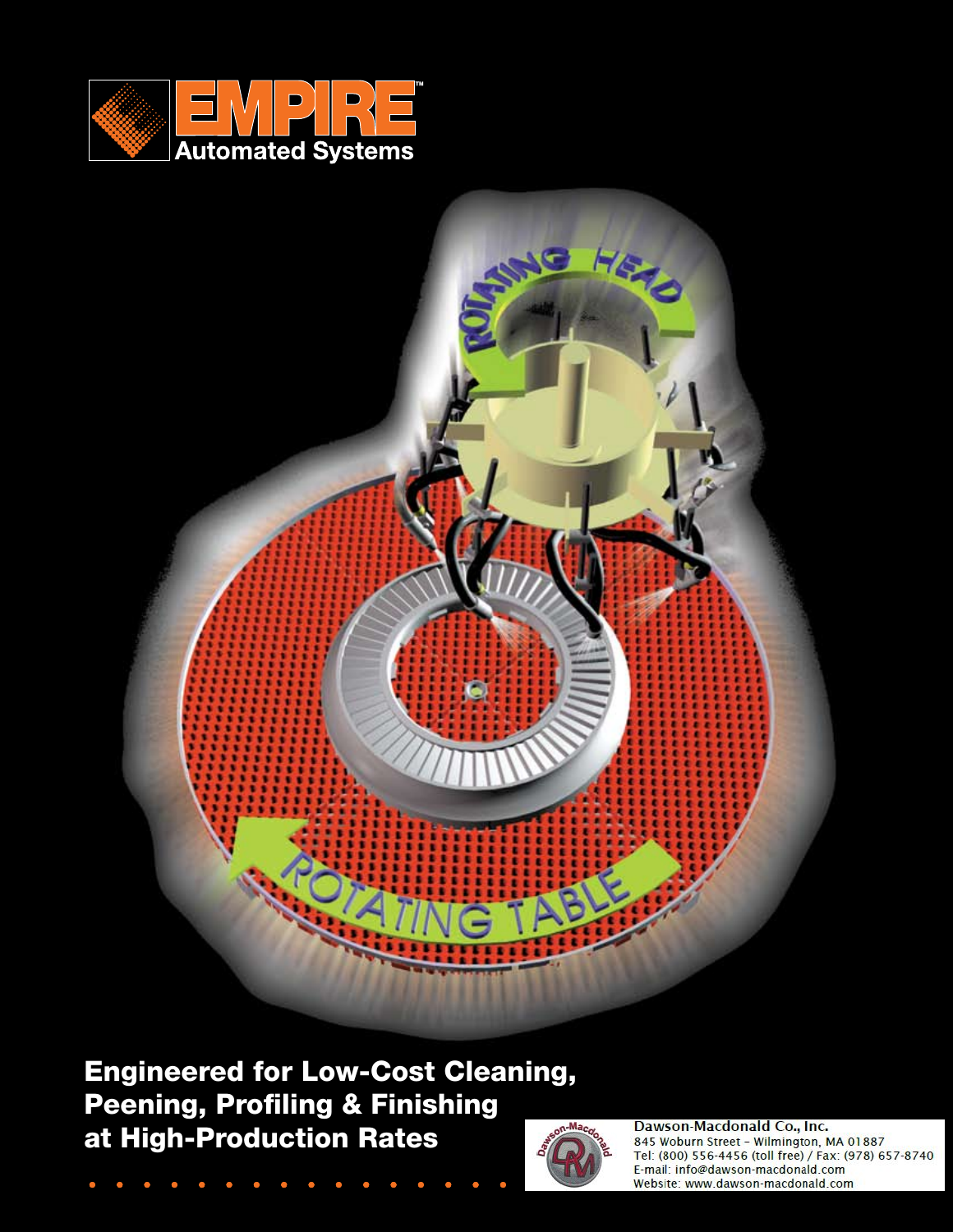## EMPIRE: THE LEADER IN AIR-BLAST **TECHNOLOGY**

Empire continues to lead in the design and manufacture of abrasive air-blast equipment by sustaining the focus and ingenuity that spawned the company more than sixty years ago.

 Today, Empire produces the world's most extensive line of air-blast products, including portable blasters, blast cabinets, blast rooms, and automated systems in configurations to meet almost any requirement.

 Our many hundreds of field-proven, automated-blast systems range in sophistication from turntable cabinets to computer-controlled machines developed for unique production processes. These systems descale, decorate, deflash, deburr, etch, finish, clean, profile and peen parts throughout the world with users reporting productivity gains of up to 700 percent, due in large part to the enhanced quality control inherent with automated systems.

 Empire has the experience, innovative engineering, test facilities and production capabilities to automate almost any air-blast process at a price that will produce a very attractive return on your investment.



*Empire Abrasive Equipment Company, headquartered in Langhorne, Pennsylvania, specializes in the development of air-blast systems and equipment.*

### BEST-EQUIPPED TEST LAB AND DEMONSTRATION CENTER IN THE WORLD



*Our test lab and demonstration center in Langhorne, PA, is the world's largest. It enables us to sample blast parts, as well as demonstrate standard approaches to automated blasting. Machines shown, which should interest prospective users concerned about the higher equipment costs associated with custom engineering, include a standard in-line machine (Model: IL-885), one of our indexing turntables (Model: TT-36-S), a cabinet equipped with a rotary blast head (Model: PF-6060-RS), and a batch-processing basket blaster (Model: BB4-3K).*

# A TRACK RECORD OF "FINISHING FIRST"



-2-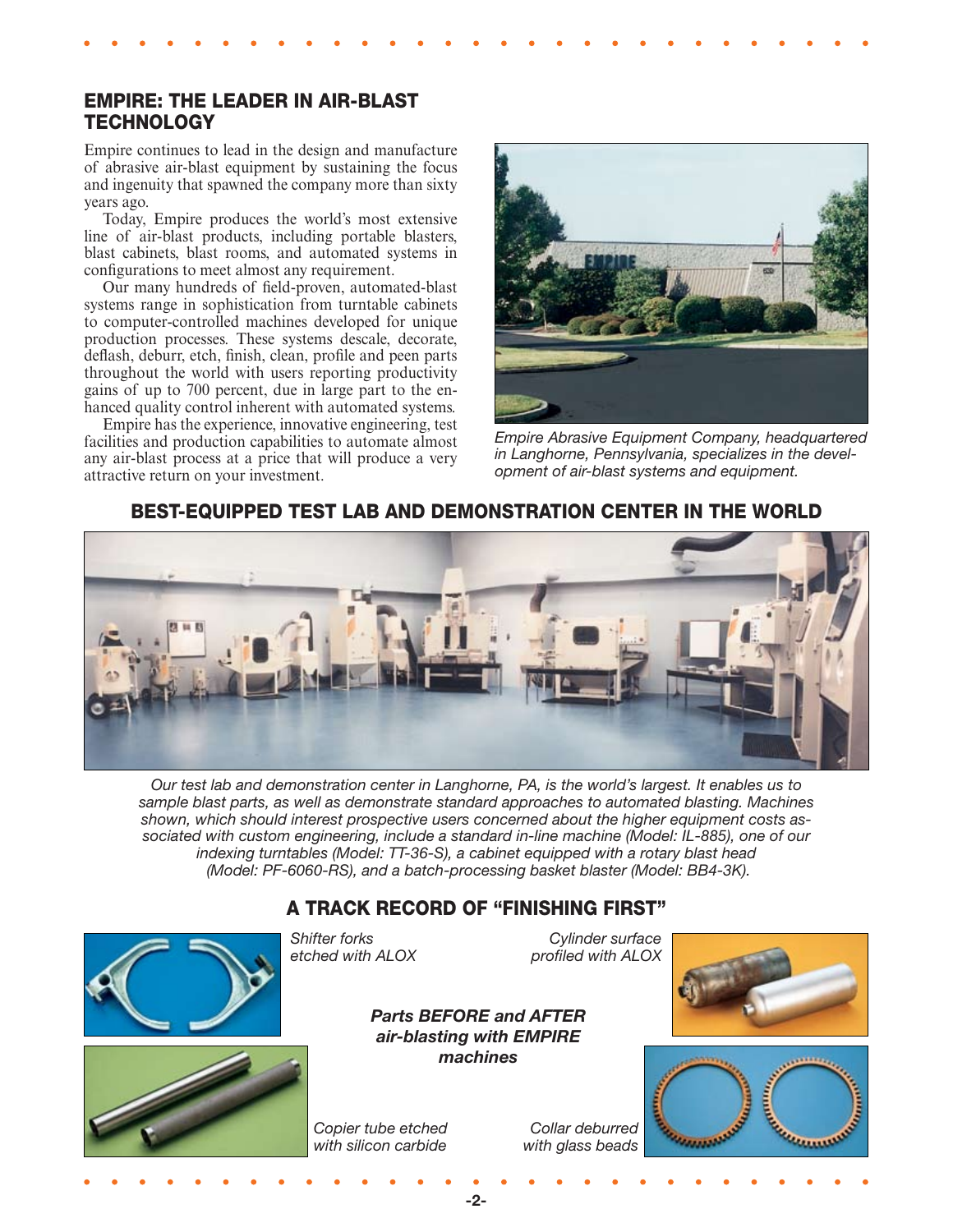# A FULL RANGE OF AUTOMATED EQUIPMENT



-3-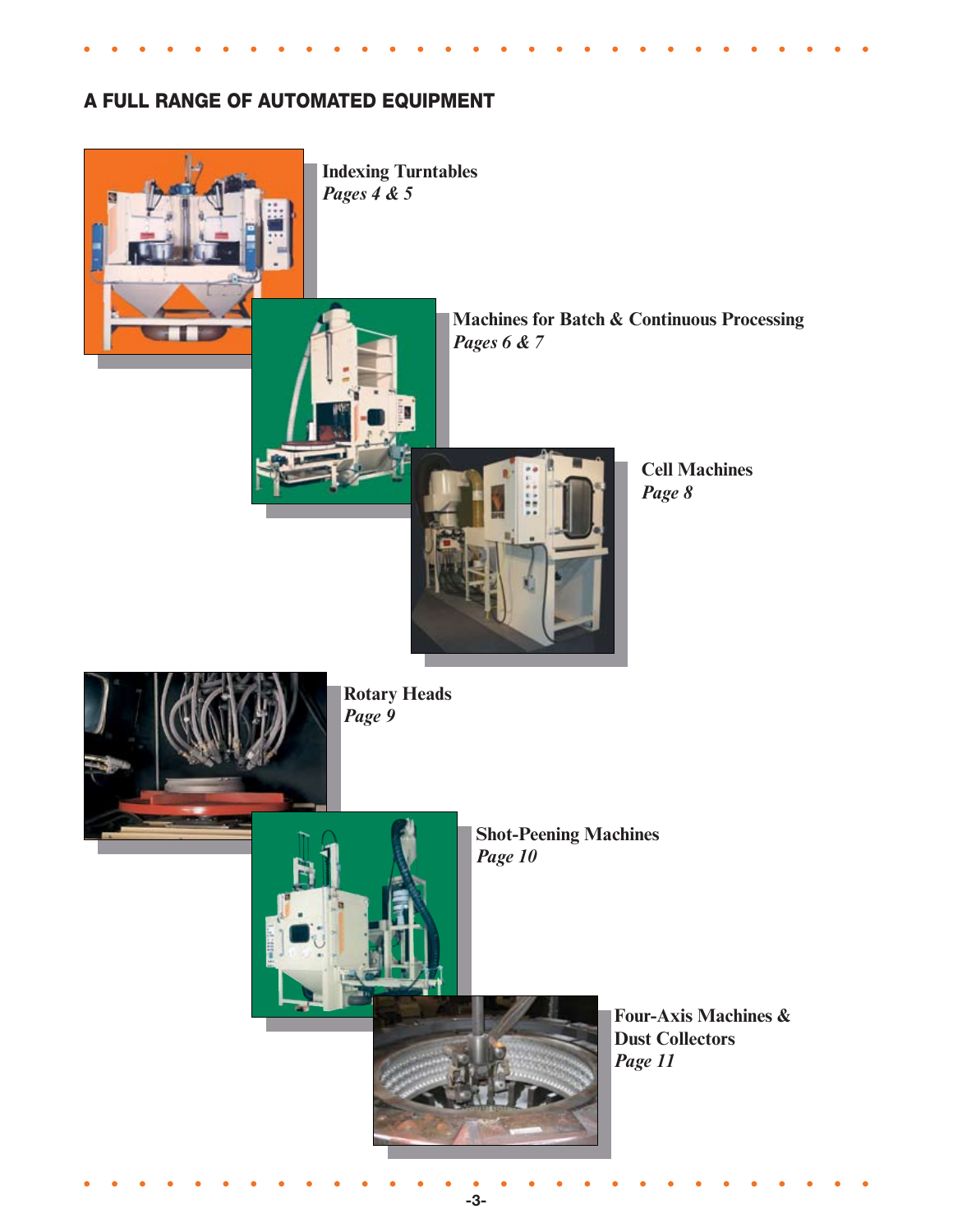# INDEXING TURNTABLE MACHINES





*By coordinating the movements of 16 blast guns, oscillating vertically and horizontally, with spinning work stations on a rotating platform, the system ensures thorough coverage and fast cleaning in a single pass. Eight guns oscillating vertically clean the sides and skirts of the pistons. The guns sweeping horizontally clean tops and interiors.*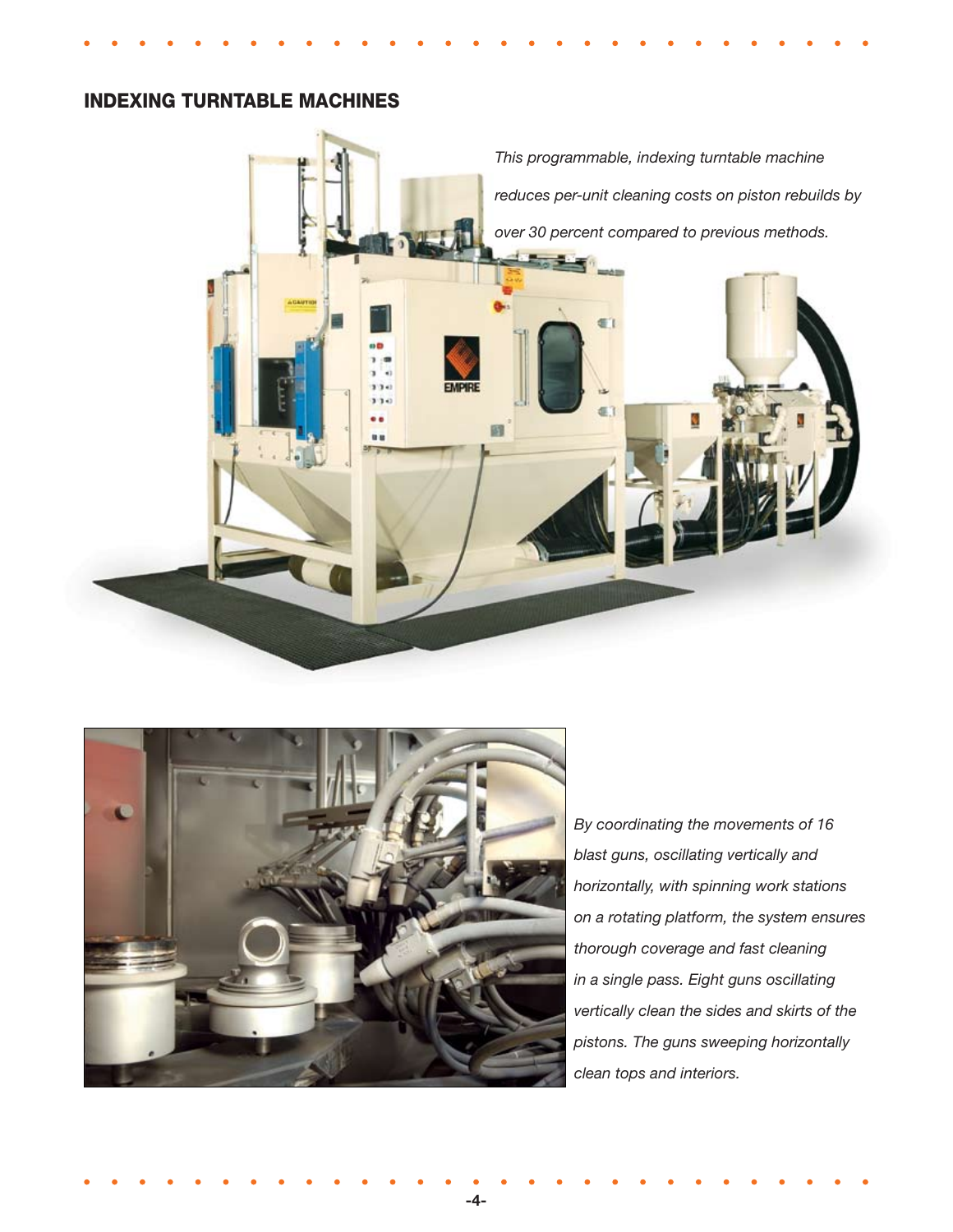#### FEATURES

Because of their versatility, our indexing turntables handle a wide range of high-production jobs at a very attractive cost. Some of the features and options contributing to the unexcelled performance of our indexing turntables are listed below. **We can tailor these machines to meet your needs with a minimum of custom engineering.**

- Machines can be equipped with a variety of nozzle/ gun configurations ranging from infinitely adjustable holders to horizontal and/or vertical oscillators interfaced with programmable controls.
- Part-rotation and nozzle-oscillation speeds are adjustable to accommodate a variety of part sizes.
- Standard machines include an exit vestibule, equipped with a blow-off manifold, and an inlet vestibule. These features separate the operator from the noisy blast environment while increasing production by cleaning the part of residual media and dust during the blast cycle.
- Pneumatic, vertically sliding doors speed up loading, constrain blast debris and reduce noise when equipped with a sound attenuator.
- You have the choice of air-blast systems powered by pressure, continuous pressure or suction.
- A pull-down shade protects the viewing window in the maintenance-access door. Quarter-inch-thick neoprene lining protects the interior of the cabinet, prolonging the life of metal surfaces. A large access door simplifies maintenance.
- An automatic media-replenishing system boosts productivity by minimizing downtime for refills and returning clean media to the system for more consistent air-blast results.
- Replaceable media-return duct features urethane to prolong tube life and reduce maintenance costs.
- Optional infrared curtain starts and stops blasting automatically. The curtain frees operators to perform other tasks while blasting is in progress.
- Door, latch and hinges are heavy duty, built to last. •
- Select from three standard models: Empire's 20" table with a space-saving footprint or larger 36" and 48" indexing machines.
- Specify 6, 12, 18 or 24 work stations depending on the size of the turntable you choose.
- Machines can be designed for pick-and-place or robotic loading and unloading of work pieces with the addition of a precision turntable and infrared curtain.
- Custom fixtures and masking are available to meet special application requirements.

#### STANDARD EQUIPMENT

| <b>Model</b>                               | <b>TT-20</b>    | <b>TT-36</b>     | <b>TT-48</b>     |
|--------------------------------------------|-----------------|------------------|------------------|
| Number of stations                         | 6               | 6                | 6                |
| Capacity per station                       | $20$ lbs        | $20$ lbs         | $20$ lbs         |
| Turntable diameter                         | 20"             | 30"              | 48"              |
| Maximum part size<br>(diameter and height) | $6" \times 14"$ | $12" \times 20"$ | $20" \times 20"$ |

#### MULTIPLE NOZZLES/GUNS AVAILABLE

| <b>Model</b>     | <b>TT-20</b> | <b>TT-36</b> | <b>TT-48</b> |
|------------------|--------------|--------------|--------------|
| Suction guns     | Up to $8$    | Up to $12$   | Up to $24$   |
| Pressure nozzles | Up to $6$    | Up to $8$    | Up to $8$    |



*The indexing turntable shown above blasts a variety of cooking containers, including quart pans, 12" frying skillets, and 16" Dutch ovens. This six-station turntable, with a dual-chamber, continuous-action pressure vessel, supports six blast nozzles, which finish two parts at a time within this automated system. A vertical door, working internally, separates blast and blow-off stations. Pneumatic lines power the movements of exterior and internal doors. The machine's controls interface smoothly with pick-andplace or robotic loading devices.*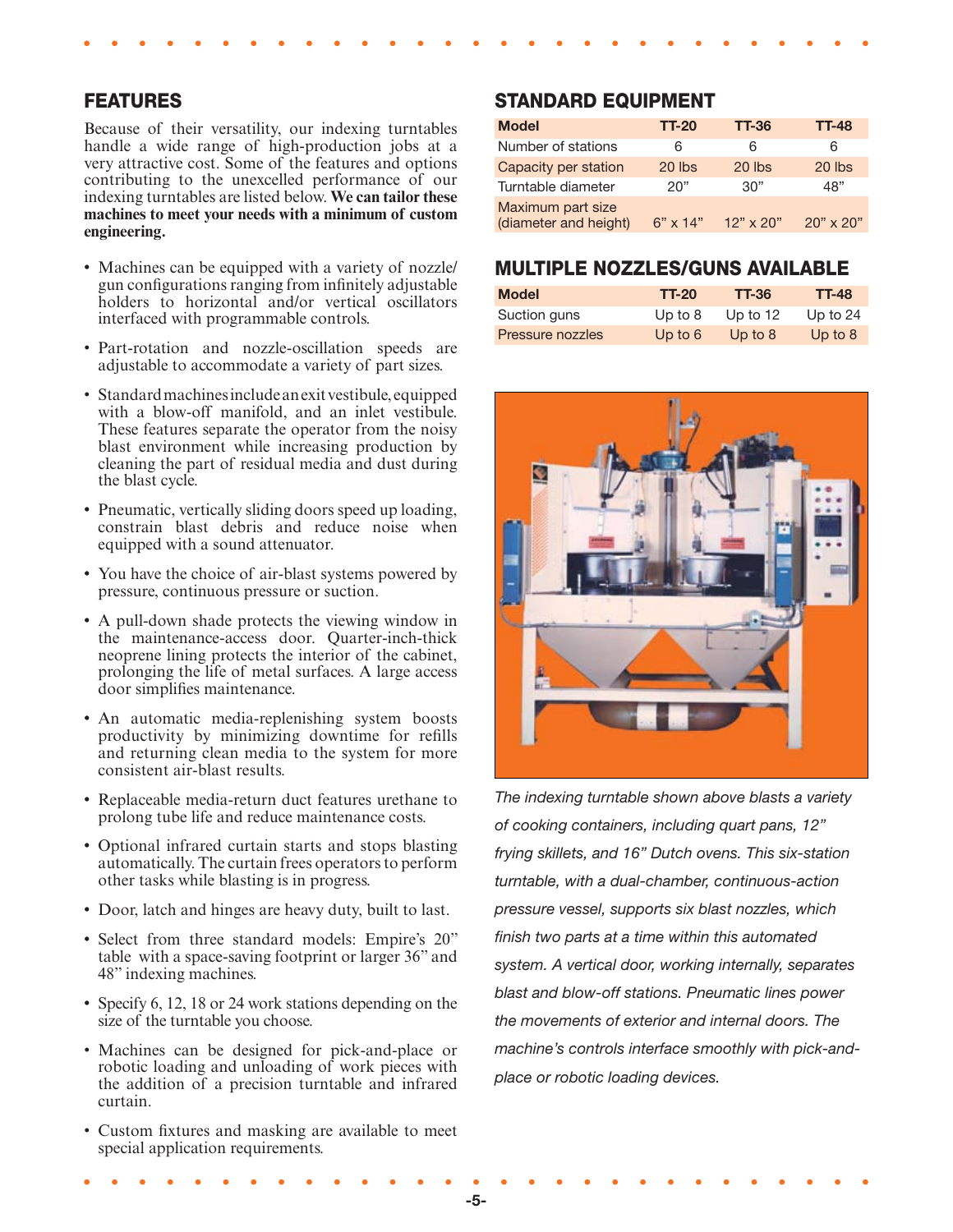### BATCH PROCESSING

Our batch processing systems, which include both continuous and indexing turntable machines, are ideal for parts requiring long blast cycles. In the typical work scenario, the operator loads work pieces onto the turntable, sets the timer, starts the machine and returns when the cycle is completed. By adding a blowoff manifold and timer, which automatically remove residual material from the part and turntable, the operator is freed from the often dusty task of manual blow-off.

Empire's PF-4848-RS with a 36-inch turntable, our PF-6060-RS with a 48-inch turntable and the PF-7272-RS with a 60-inch turntable feature rotating blast guns that assure even coverage. Blast-head and tablerotation speeds are both variable to meet a wide range of production requirements. Rotary blast heads for these machines are available with four, six or nine blast guns.





*The PF-6060-RS system shown to the left features two powered turntables that roll through the blast enclosure on tracks and welcome deliveries from overhead cranes. Used to clean heavy molds, the machine enables loading and unloading of parts while blasting is in progress. It also includes a manual operator station with jog controls to facilitate touch up.*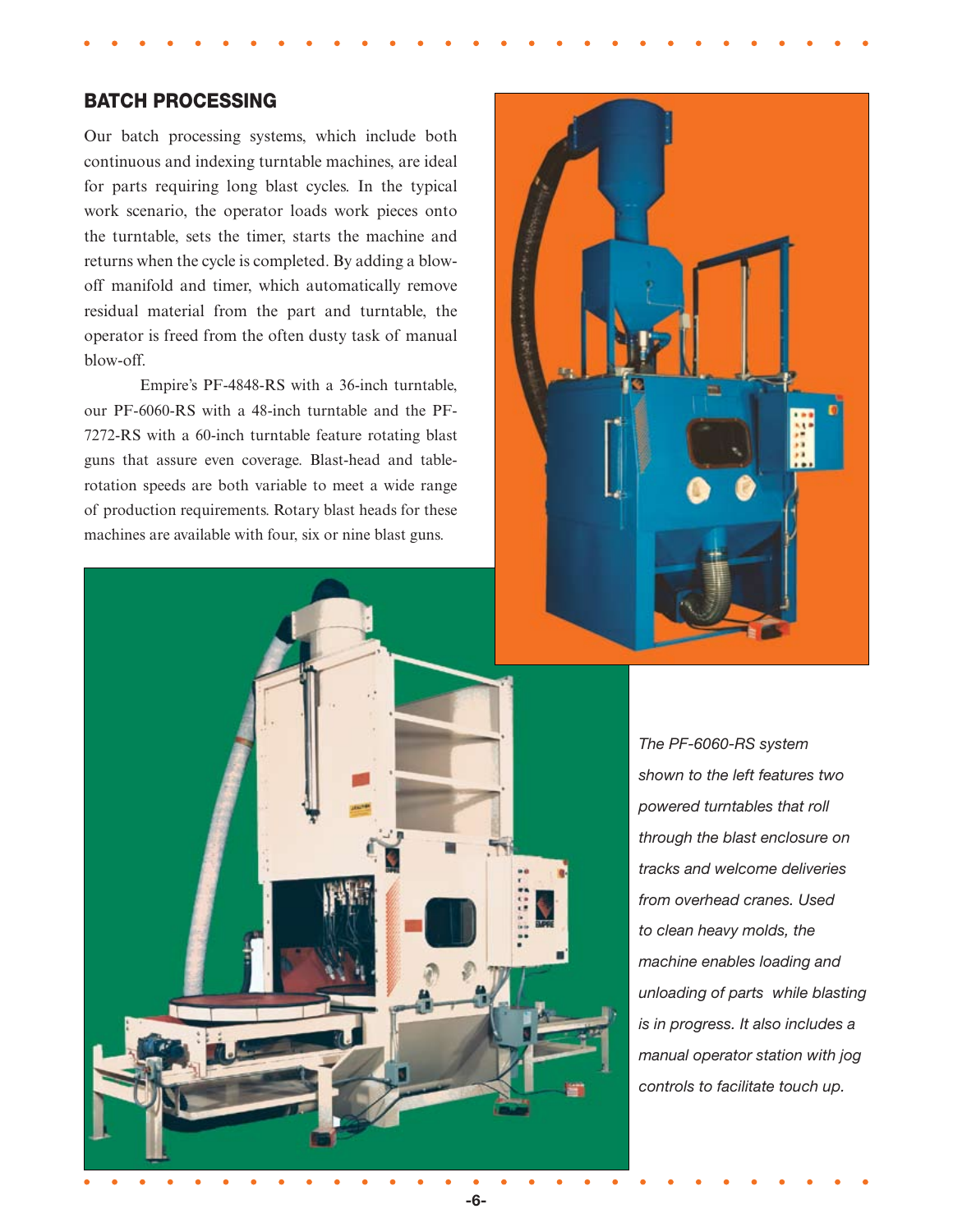## CONTINUOUS PROCESSING

Empire offers turntable and in-line machines for continuous processing. These systems can be loaded and unloaded manually, equipped with robotic arms or designed as an integral part of the production line.

 Our continuous turntable machines come in four standard models with table diameters ranging from 36 inches up to 108 inches. Larger units are available with two rotary blast heads. The heads can be oriented to perform separate functions, such as blasting the interior and exterior of parts at the same time. Standard features include a rubber cabinet lining and a urethane coating on the turntable for extended service life.





*The unique in-line system shown to the left employs eight pressure nozzles to create an anchor pattern on sheets of steel and aluminum for improved adhesion of a rubberized coating. Remarkably, the machine handles sheets of up to six feet by 12 feet in an equipment package fewer than 13 feet in height. This low profile, achieved in part with the use of a bucket elevator for media recycling, was dictated by customer space constraints.*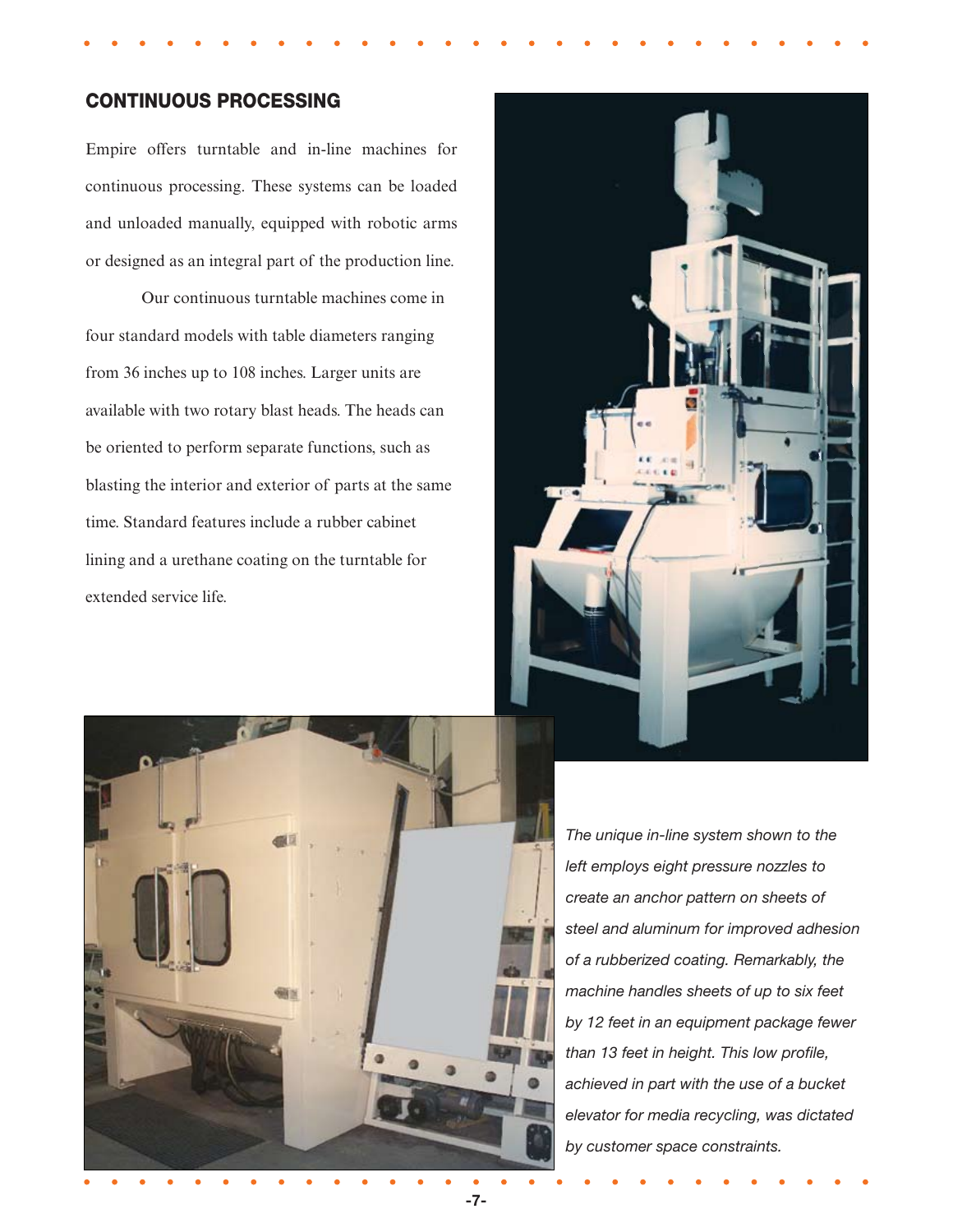## CELL MACHINES

Empire's single-station cell machines serve as just one example of how we meet the ever-changing demands of manufacturers worldwide. Our cell machines reduce inventory requirements and conserve floor space, giving many customers the winning edge in an increasingly competitive global marketplace.





*Empire cell machines package our automation arsenal into compact systems designed to conserve space and keep parts jumping through the production process. The actions of these systems can be coordinated through programmable controls, if required, to synchronize blast pressures and duration, nozzle movement, part orientation and other variables affecting cleaning, peening and finishing operations. Our test lab and engineering staff work imaginatively with customers to deliver the "leanest, cleanest" machine for the job.*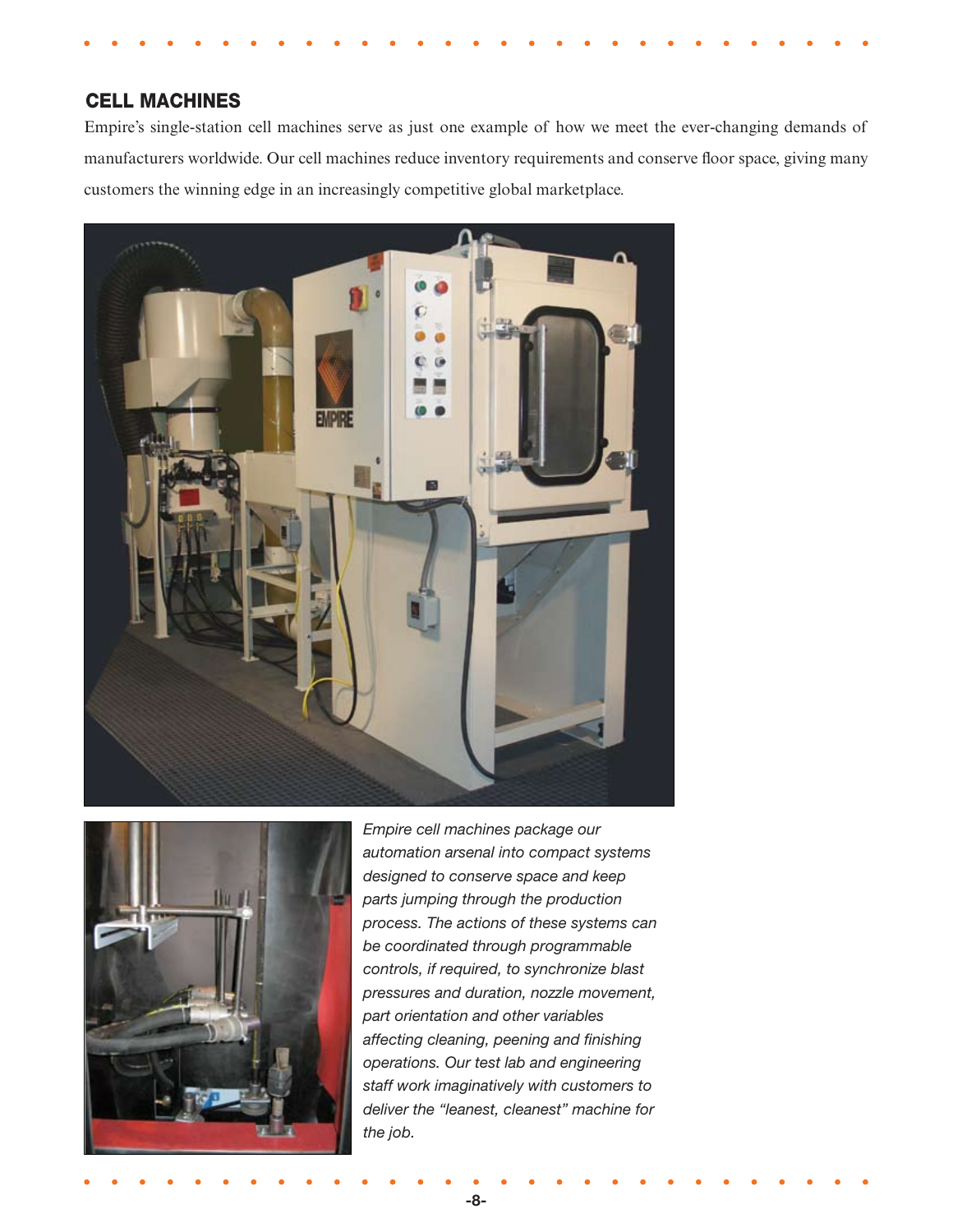#### ROTARY HEADS

Empire's rotary blast head delivers tremendous coverage while conserving compressed air. When the application calls for it, our rotary head will outperform any horizontal-nozzle oscillator, including our own, by reducing the number of blast guns and energy required for the job. Our rotary heads contribute to the outstanding performance of our in-line conveyor, continuous turntable and batch turntable machines.



*Adjustable blast-head clearance and nozzle angles, combined with variable head and turntable speeds, not only make Empire rotary-head machines versatile; they also assure precise control of cleaning and finishing processes.*





*To process flat parts uniformly, a horizontal oscillator extends the reach of the rotary head shown above. With the addition of the oscillator, the single six-gun head provides even blast coverage and consistent finishing results from the center to the circumference of the system's 48" powered turntable.* 

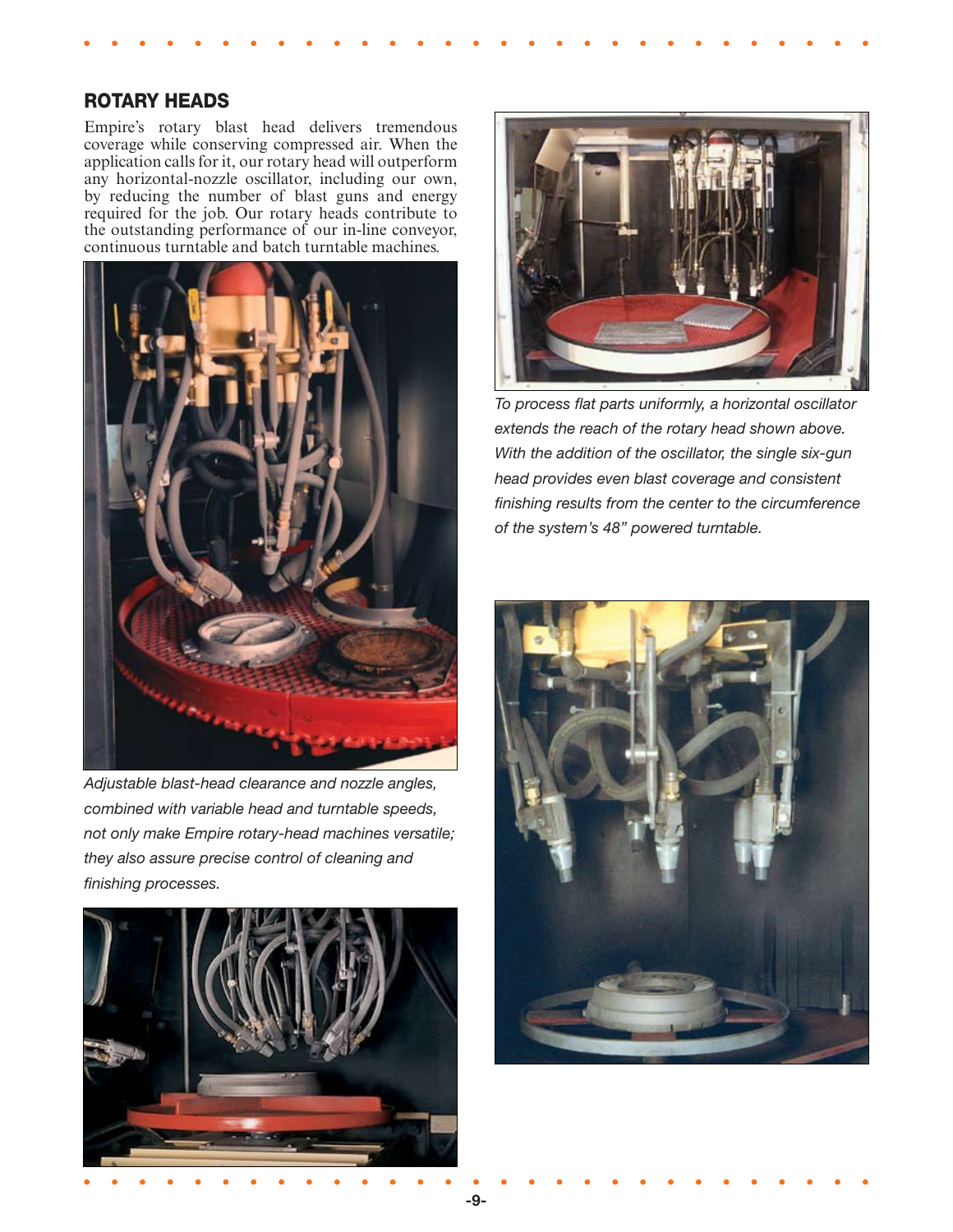## AUTOMATED SHOT-PEENING MACHINES

Empire continues to develop air-blast peening systems with advanced computer-control, blast-coverage and material-handling features that not only increase productivity, but also assure repeatability—a major concern in these quality-intensive applications affecting the structural integrity of critical components.



*Interface terminal enables operator to designate blasting parameters such as nozzle stroke length and oscillation speeds, ON/OFF status of selected nozzles, part rotation speeds, and blast duration by simply inputting the appropriate part identification number.*



*Versatile peening machine enabled a repair center for jet-engine parts to expand its business into the areas of disc and hub rebuilds. In addition to peening recessed surfaces, the unit processes many different size parts ranging up to thirty inches in diameter.*



*Glass-bead system for peening jet-engine turbine blades incorporates vertically oscillating nozzles, a vibratory bead classifier, and one rotating work station.*



*This multi-purpose shot-peening system includes an ID blast lance to peen recessed surfaces on parts, a powered loading cart, independently adjustable pressure nozzles, a shot classifier, and a combination of vertical/horizontal oscillating blast nozzles. Operating parameters are adjustable, making this machine ideal for job-shop work.*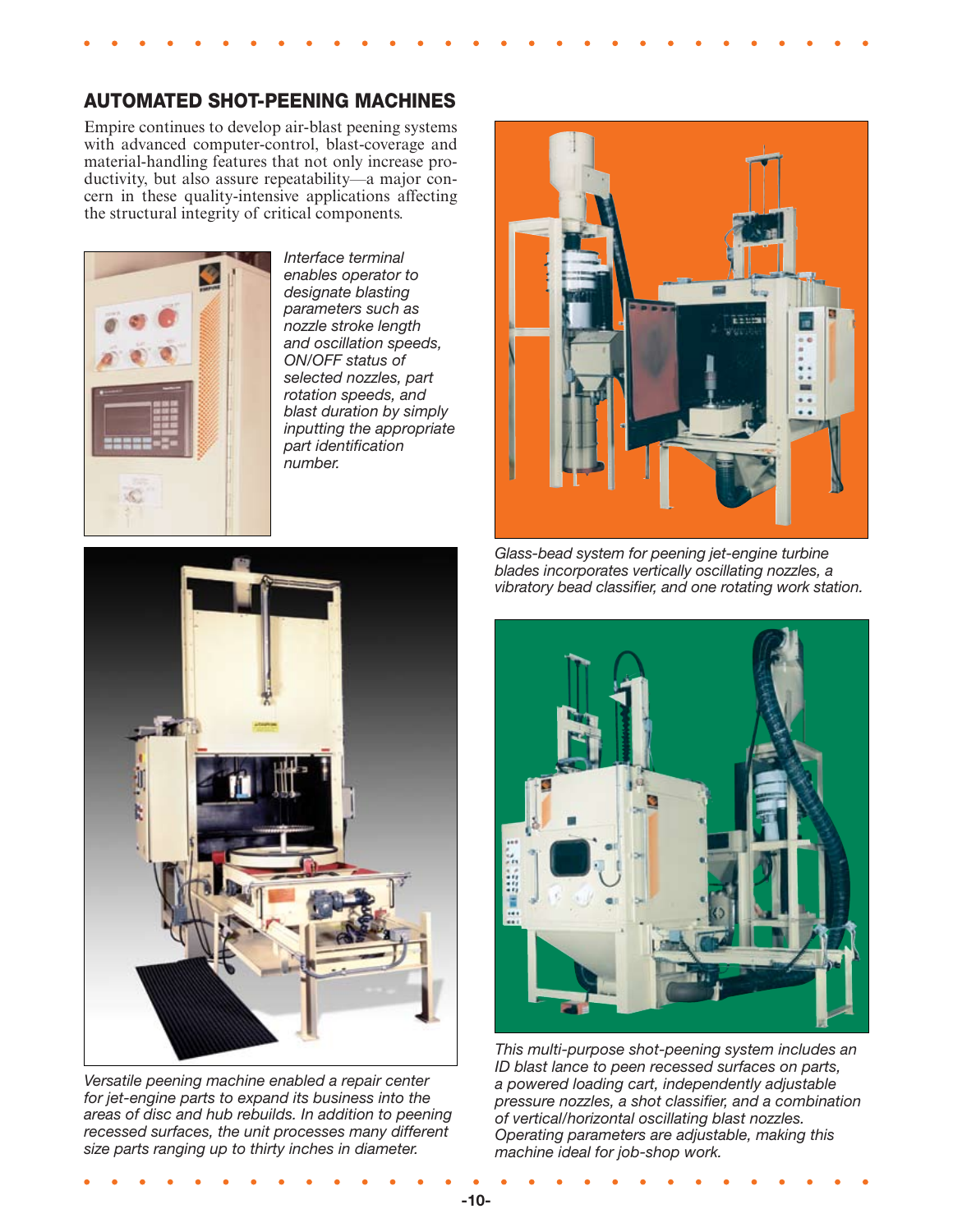#### FOUR-AXIS MACHINES



Empire produces mold-cleaning machines capable of handling parts up to 65 inches in diameter and 10,000 pounds. The system shown below includes two turntables so loading and blasting can be performed simultaneously. To enhance versatility as well as further expedite cleaning, the system features a recipe-storage capability through which processing parameters for specific parts can be recalled with fingertip ease. In addition, a three-axis nozzle manipulator, shown to the right, provides easy access to hard-to-reach areas from above or below the part.





#### DUST COLLECTORS

Empire offers a large selection of dust collectors to support high-volume air-blasting.

The EM cartridge collector, shown to the left, increases air flow, expands filtration area and cleans filters automatically. The collector's filter-cleaning system includes, as standard equipment, a photohelic gauge that responds to high and low set points, measured by the pressure differential across the filtering material, to activate the jet-pulse cleaning process. Once the pressure limits have been set, these collectors essentially clean themselves.

The collector's intake area is specifically designed to extend the life of interior components and surfaces exposed to abrasive media. Its horizontal cartridges are easy to replace, provide large filtration area and capture 99.999% of particles one-half micron or larger.